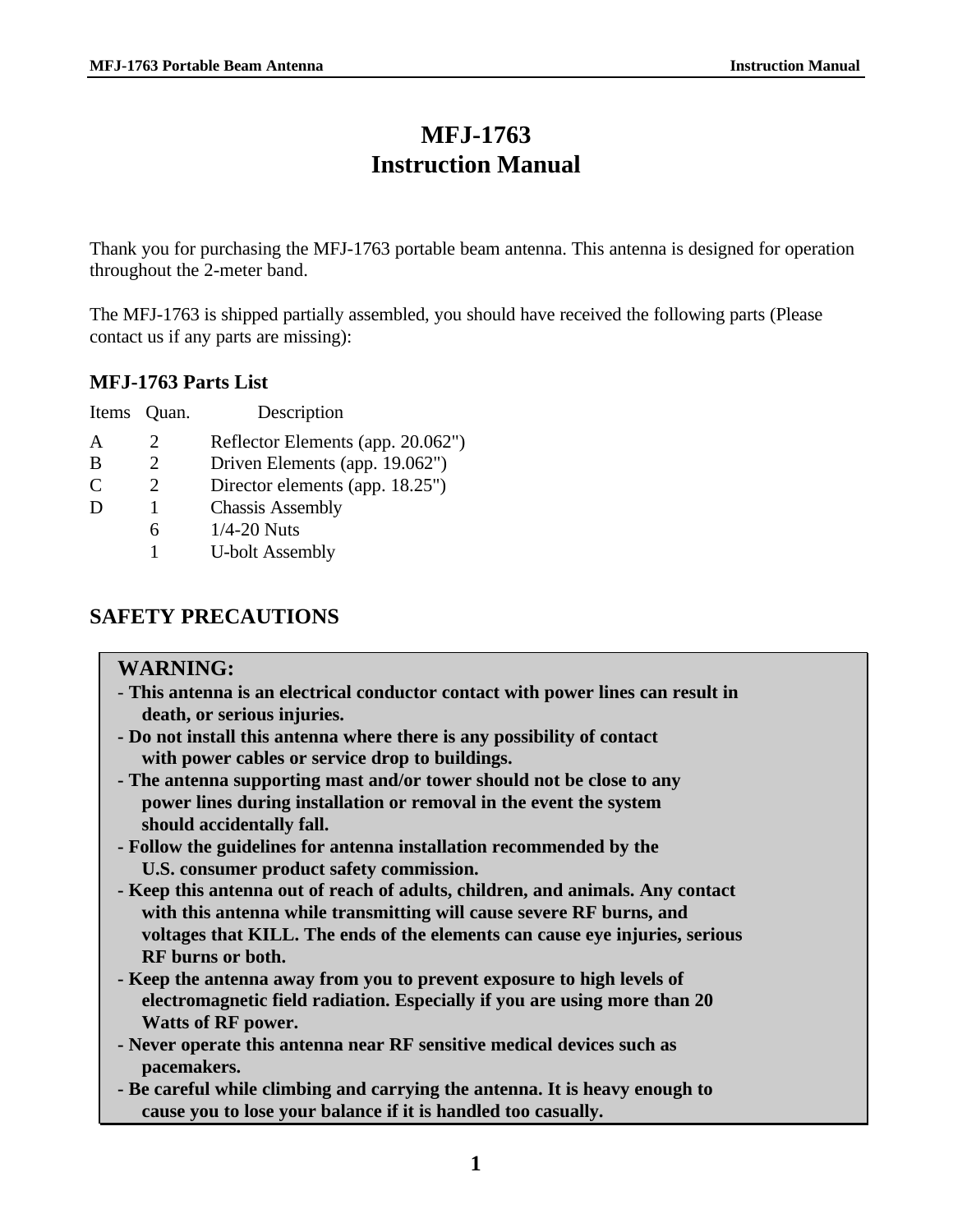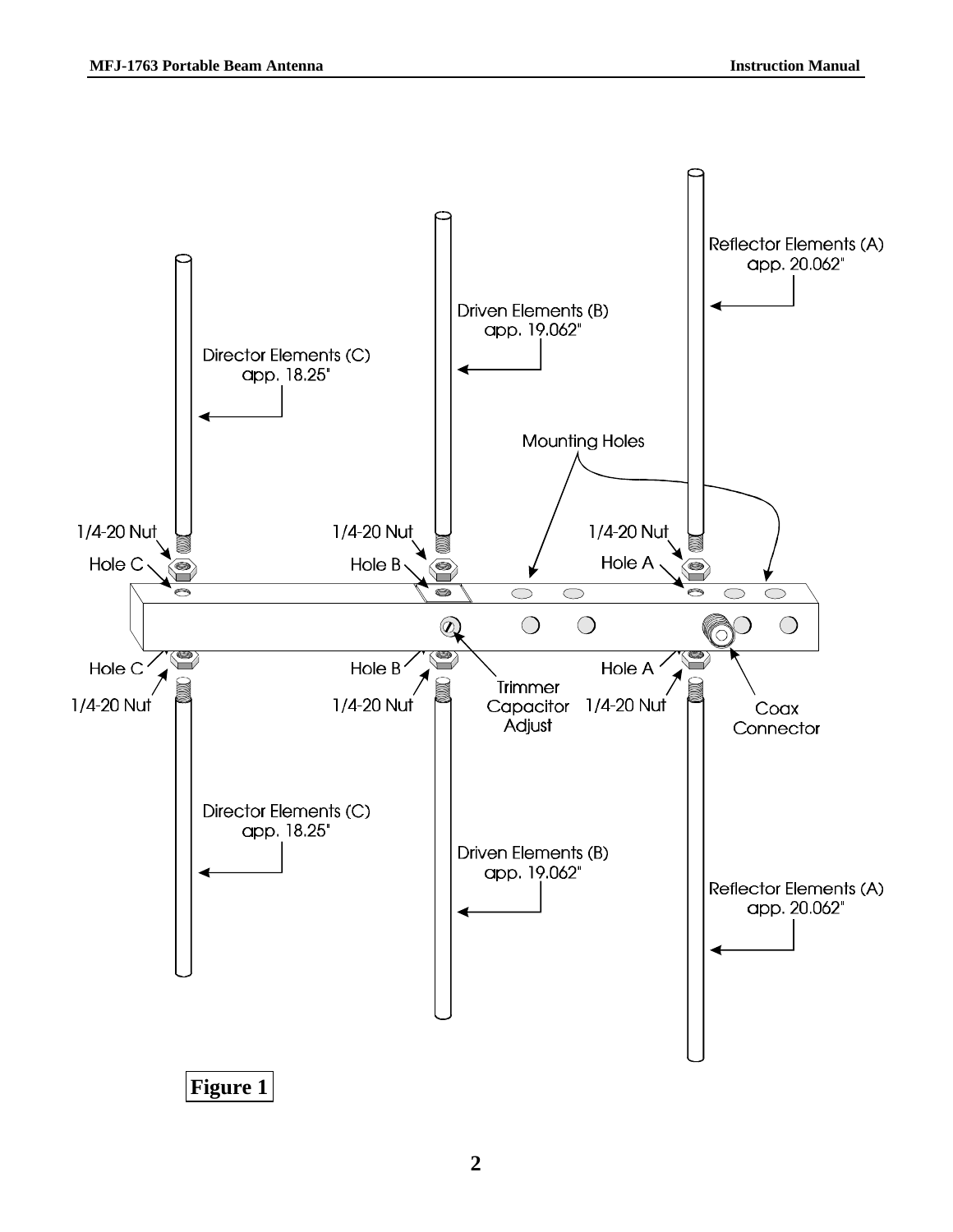### **Assembly Instructions**

1- Separate the elements according to length.

2- Screw a 1/4-20 Nut onto each of the elements. Once the antenna is assembled and tuned these nuts will lock the elements in place.

#### **Refer To Figure 1 For The Following Assembly Procedures**

3- Screw the Reflector Elements (Items A) into their designated holes labeled "Hole A" on Figure 1.

3- Screw the Driven Elements (Items B) into their designated holes labeled "Hole B" on Figures 1 and 2.

app. 19.062") 1/4-20 Nut Hole B Trimmer Adjust **Figure 2**

5-3- Screw the Director Elements (Items C) into their designated holes labeled "Hole C" on Figure 1.

**NOTE** All elements should be screwed completely into the chassis and then backed out a 1/4 turn.

6- Lock the elements in place by tightening the 1/4-20 Nut against the chassis.

7- Mount the U-bolt assembly in the appropriate mounting holes as shown in Figure 1. Keep in mind the polarization of the antenna (See Fig. 1).

8- The assembly is now completed and the antenna can be mounted on a mast to be tested for SWR before transmitting.

## **INSTALLATION INSTRUCTIONS**

The MFJ-1763 can be mounted on any 1" to 1 ½" diameter mast. The mast may be a conductive (metal) or a non-conductive (fiberglass) material.

### **WARNING: DO NOT MOUNT ANTENNA NEAR POWER LINES. Death or serious injury can result!**

For optimum performance the antenna should be mounted as high as possible. However, if the mast itself is located on a high elevation, such as a hill or mountain, the need for a tall mast will not be as critical.

The MFJ-1763 may be mounted horizontally or vertically. The antenna should be mounted horizontally for SSB and vertically for FM operation.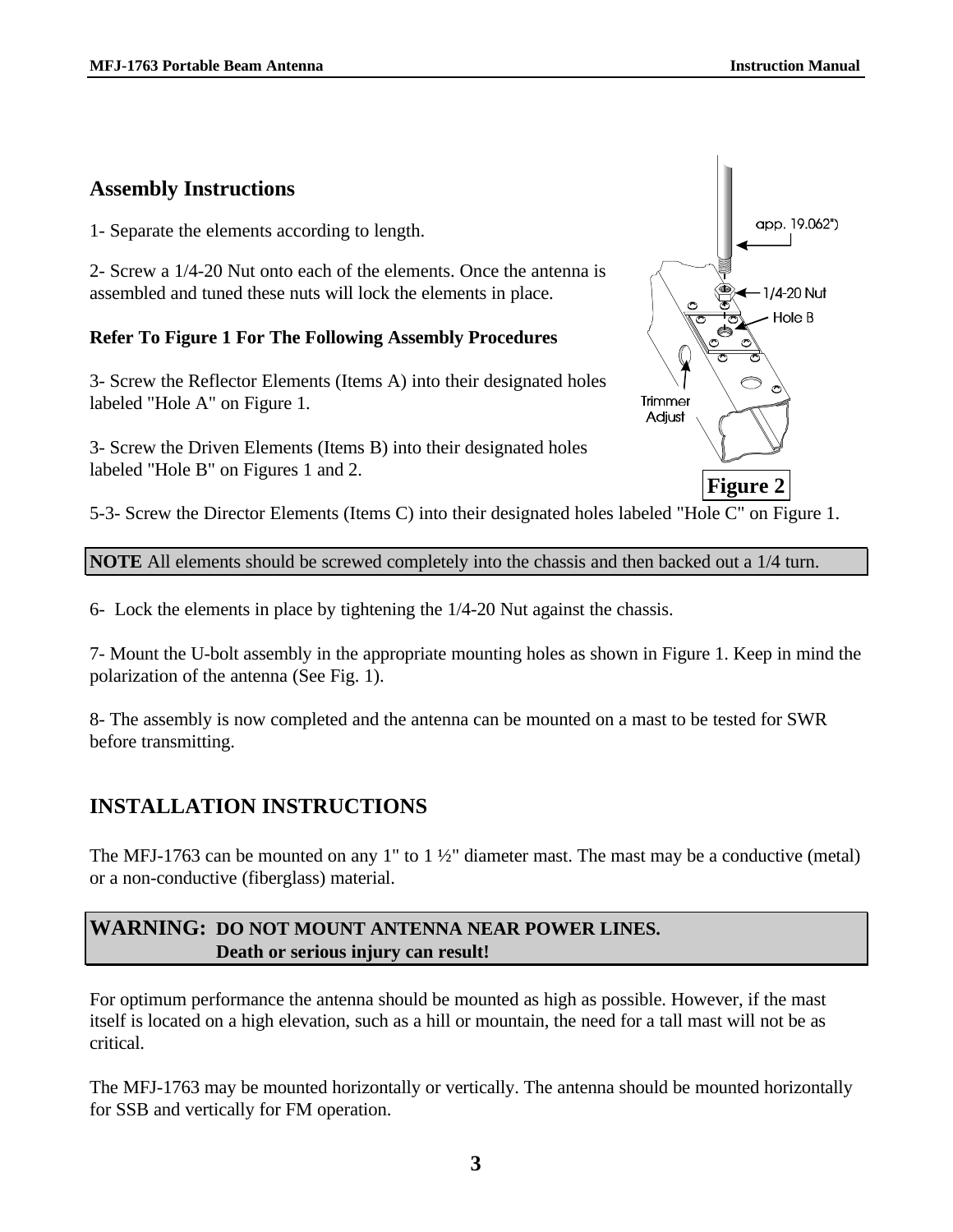**NOTE:** The antenna can be center or end mounted.

Once you have mounted the antenna, you are ready to hook up the coax. The coax connector is a SO-239, so the connection should be fast and easy.

### **TUNING INSTRUCTIONS**

Your MFJ-1763 has been preset for low SWR throughout the 2 meter band. However, the location of the antenna might have a slight effect on its tuning. In this case it is necessary to tune the antenna. Tuning the antenna requires an SWR analyzer such as the MFJ-208/MFJ-259 or a transceiver and SWR/Wattmeter. This can be done in two different methods. The first method is more effective and usually guarantees the lowest SWR.

**Method 1-** Trimmer Capacitor: Adjust the trimmer capacitor a little at a time until it yields a minimum SWR. This adjustment is very coarse (See Fig. 1 for location of Trimmer location).

**NOTE:** Do not use method 2 unless method 1 failed

**Method 2-** Elements Length: Adjust the length of the elements by screwing them in and out until minimum SWR is reached. If the SWR is not satisfactory then go back to Method 1 for adjustment.

## **TECHNICAL ASSISTANCE**

If you have any problem with this unit first check the appropriate section of this manual. If the manual does not reference your problem or your problem is not solved by following the manual you may call MFJ toll-free at 1-800-647-TECH (8324) or FAX to 601-323-6551, or Internet: 76206.1763@Compuserve.com. Outside of the continental U.S.A. 601-323-5869. You will be best served if you have your unit, manual and all information on your station handy so you can answer any questions the technicians may ask.

You can also send questions to MFJ Enterprises, INC., P.O. Box 494, Mississippi State, MS 39762. Send a complete description of your problem, an explanation of exactly how you are using your unit and a complete description of your station